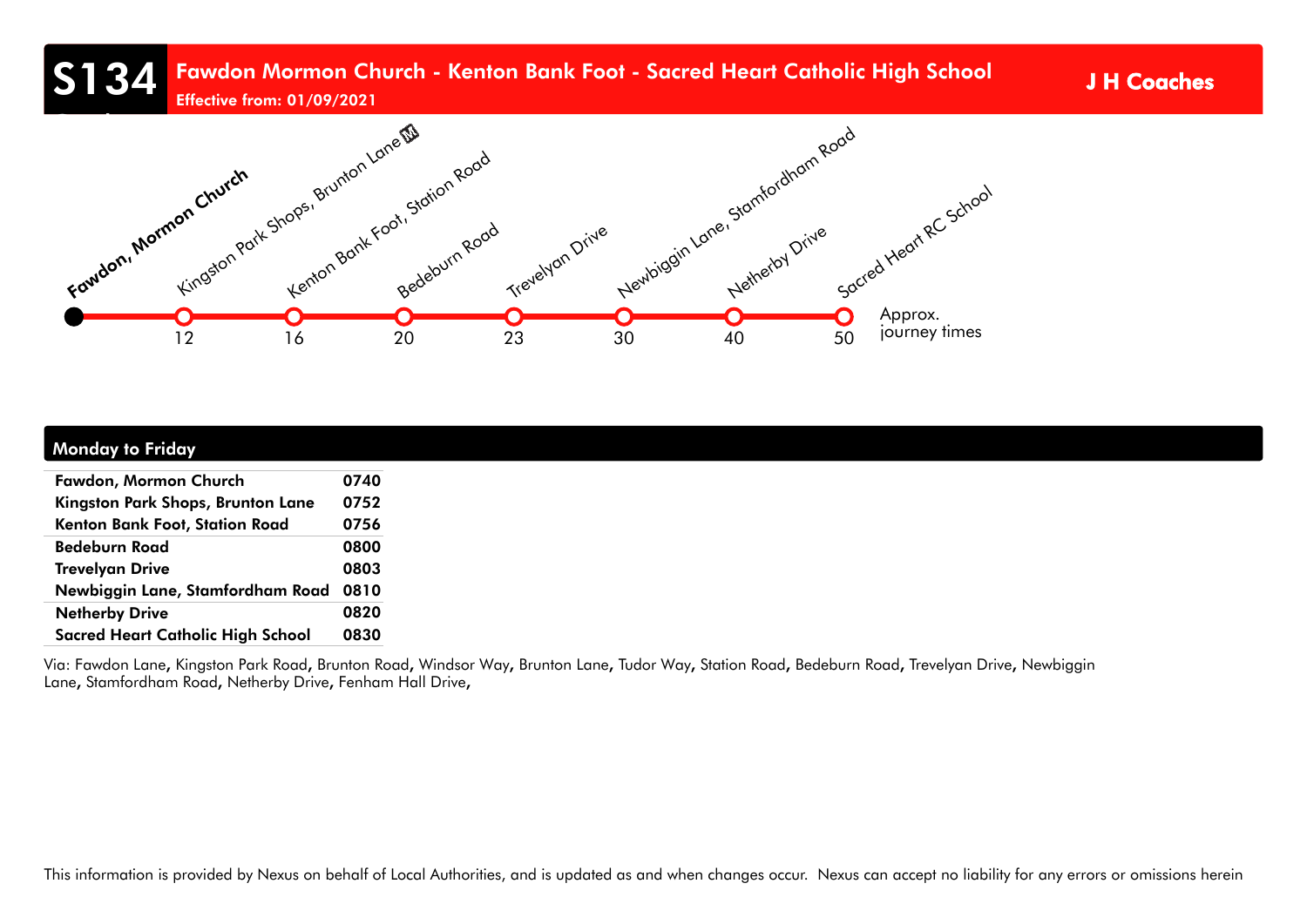## S134 Sacred Heart Catholic High School - Westerhope - Fawdon Go North East Effective from: 01/09/2021



| <b>Monday to Friday</b> |
|-------------------------|
|-------------------------|

| <b>Sacred Heart Catholic High School</b> | 1540 |  |
|------------------------------------------|------|--|
| <b>Slatyford, Netherby Drive</b>         |      |  |
| Westerhope, Stamfordham Rd-Beaumont Terr | 1543 |  |
| Newbiggin Hall Shops, Trevelyan Drive    | 1550 |  |
| Newbiggin Hall, Bedeburn Road            | 1552 |  |
| Kingston Park Shops, Brunton Lane        | 1600 |  |
| <b>Kingston Park, Shaftoe Court</b>      | 1605 |  |

Via: N/a, Fenham Hall Drive, Netherby Drive, Stamfordham Road, Newbiggin Lane, Trevelyan Drive, Bedeburn Road, Main Road, Tudor Way, Brunton Lane, Windsor Way, Kingston Park Road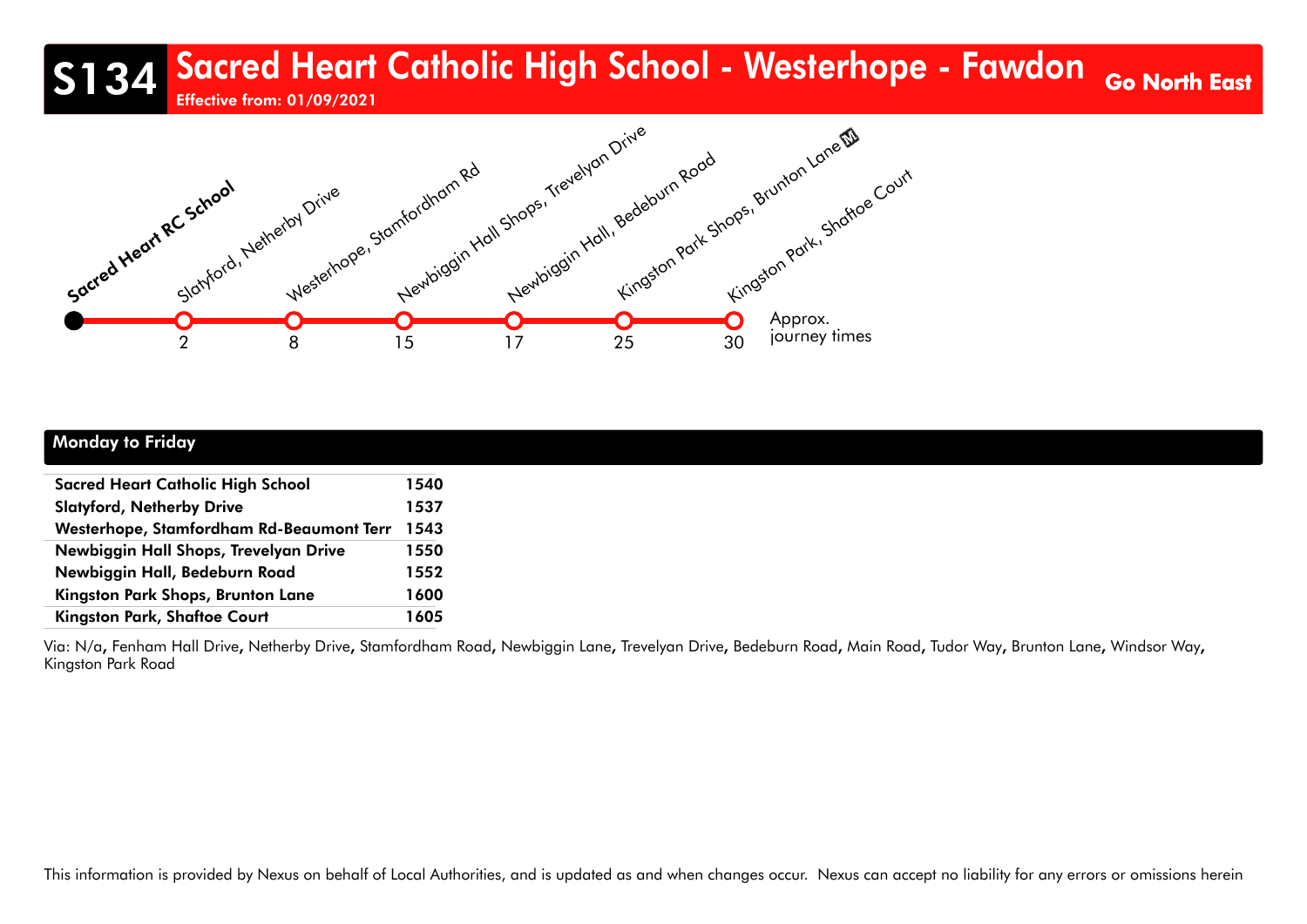# S135 Great Park - Sacred Heart Catholic High School Go North East

Effective from: 01/09/2021



#### Monday to Friday

| <b>Brunton Lane, Warkworth Woods</b>   | 0725 |
|----------------------------------------|------|
| <b>Brunton Park Polwarth Drive</b>     | 0730 |
| <b>Regent Centre Interchange</b>       | 0736 |
| South Gosforth, Church Road            | 0743 |
| Kenton Park Shops, Kenton Road         | 0759 |
| Kenton Bar, Ponteland Road             | 0813 |
| Cowgate, Ponteland Rd-Moorhead 0820    |      |
| Sacred Heart Catholic High School 0830 |      |

Via: Brunton Lane, Great North Road, Polwarth Drive, Great North Road, Gosforth High Street, Church Road, Church Avenue, Station Road,, Haddricks Mill Road, Matthew Bank, Jesmond Dene Road, Grandstand Road, Kenton Road, Kenton Lane, Ponteland Road, Fenham Hall Drive, N/a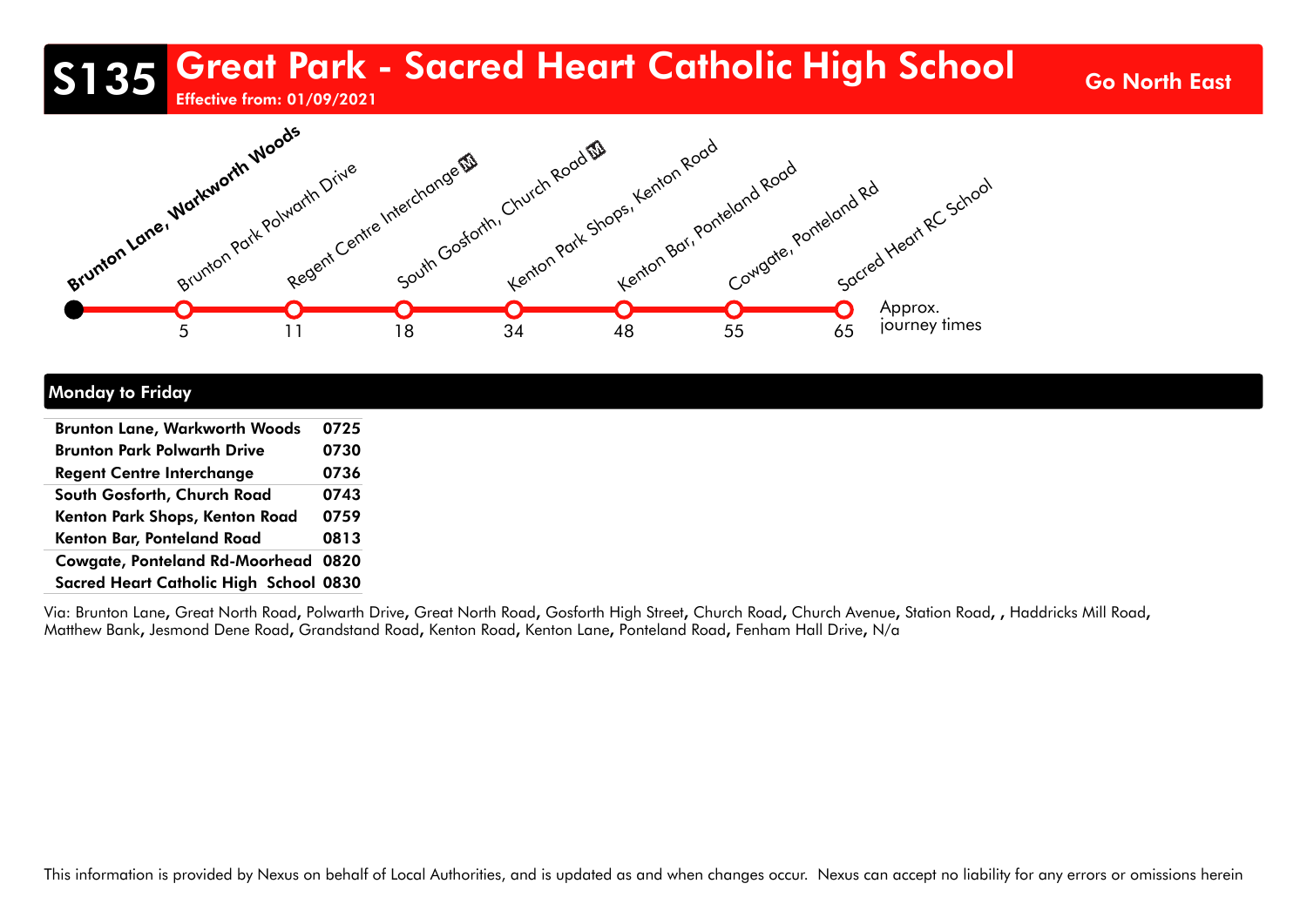#### S135 Sacred Heart Catholic High School - Kenton Bar - South Gosforth - Warkworth Woods Go North East Effective from: 01/09/2021



#### Monday to Friday

| <b>Sacred Heart Catholic High School</b> | 1535 |
|------------------------------------------|------|
| Kenton Bar, Kenton Lane Jesmond          | 1545 |
| <b>Dene Road</b>                         | 1555 |
| South Gosforth Roundabout                | 1605 |
| <b>Regent Centre Interchange</b>         | 1611 |
| <b>Brunton Park</b>                      | 1615 |
| <b>Brunton Lane, Warkworth Woods</b>     | 1620 |

Via: N/a, Fenham Hall Drive, Two Ball Lonnen, Ponteland Road, Kenton Lane, Kenton Road, Jesmond Dene Road, Matthew Bank, Haddricks Mill Road, Haddricksmill Road, Station Road, Church Avenue, Church Road, Gosforth High Street, Great North Road, Polwarth Drive, Great North Road, Brunton Lane